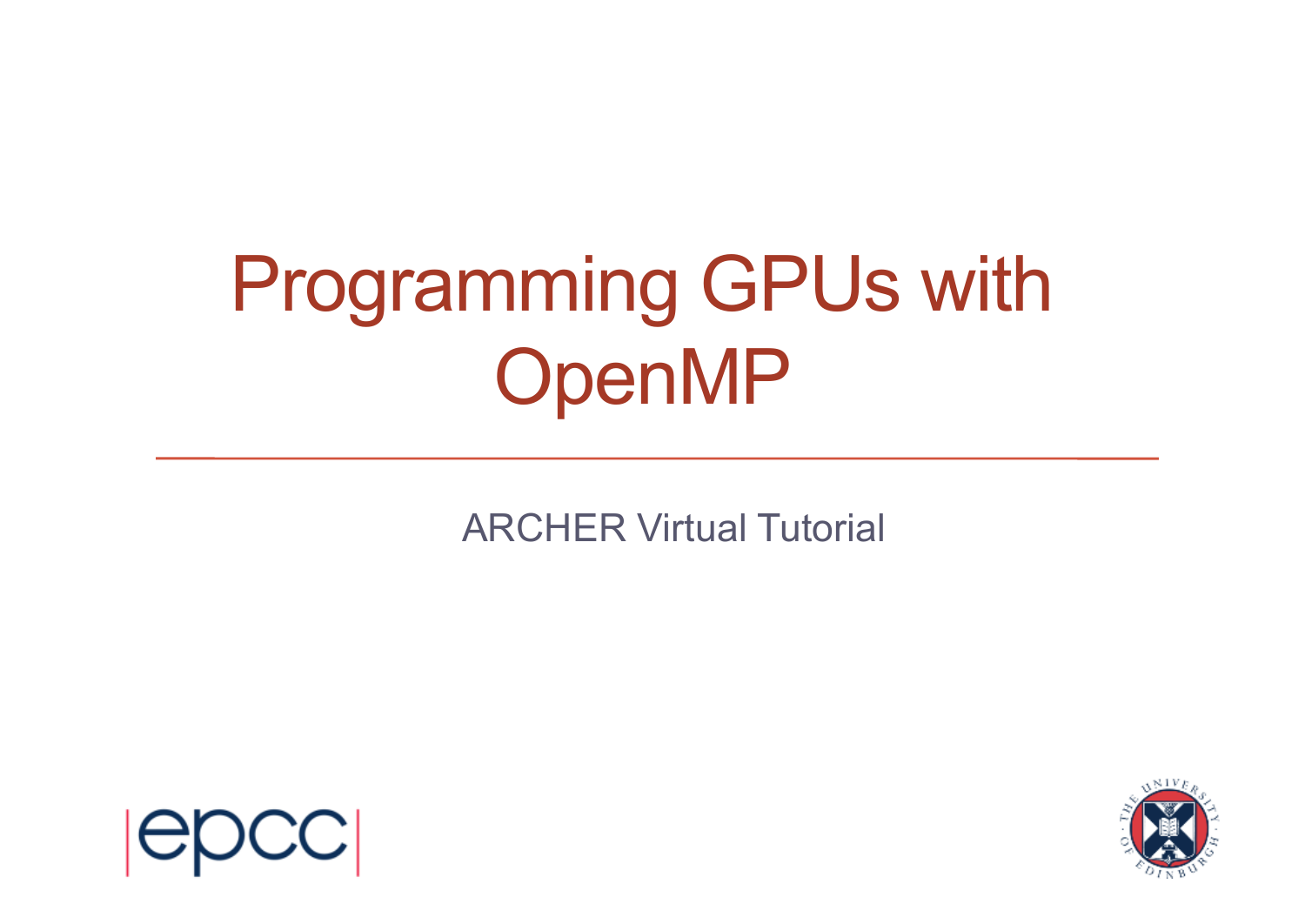# Accelerator support in OpenMP

- Not GPU specific
	- Not many other interesting devices at the moment, however
- Fully integrated into OpenMP for the CPU
- Introduced in OpenMP 4.0, with significant revisions/extensions in 4.5 and 5.0
- Similar to, but not the same as, OpenACC directives.
	- OpenACC is an alternative standard for offloading to GPUs
	- Developed before OpenMP 4.0
- Current, usable implementations of OpenMP for GPUs are: Cray, IBM, LLVM/clang, gcc



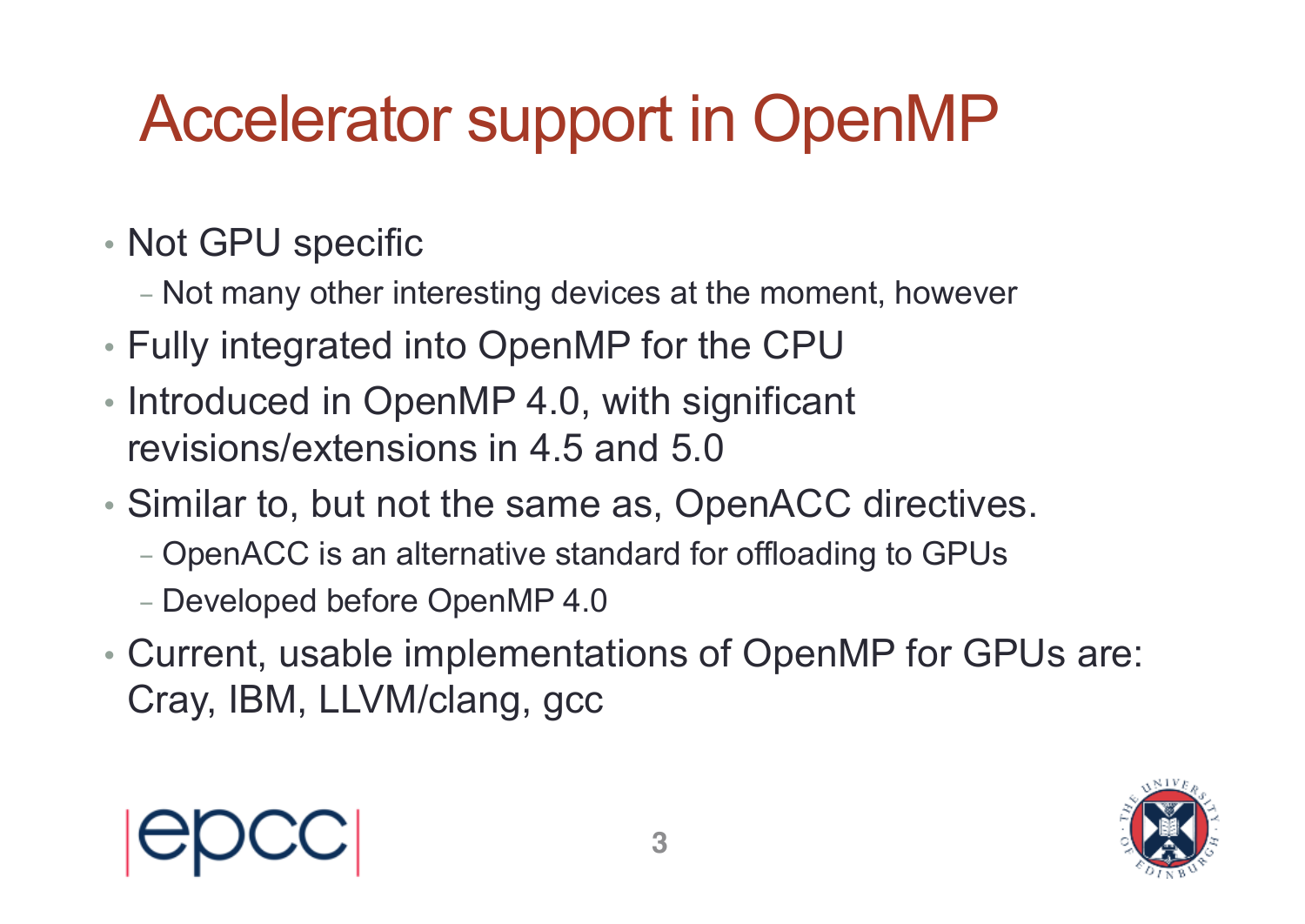### OpenMP device model

- Host-centric model with one host device and multiple target devices of the same type.
- *device*: a logical execution engine with local storage.
- *device data environment*: a data environment associated with a target data or target region.
- **target** constructs control how data and code is offloaded to a device.
- Data is mapped from a host data environment to a device data environment.



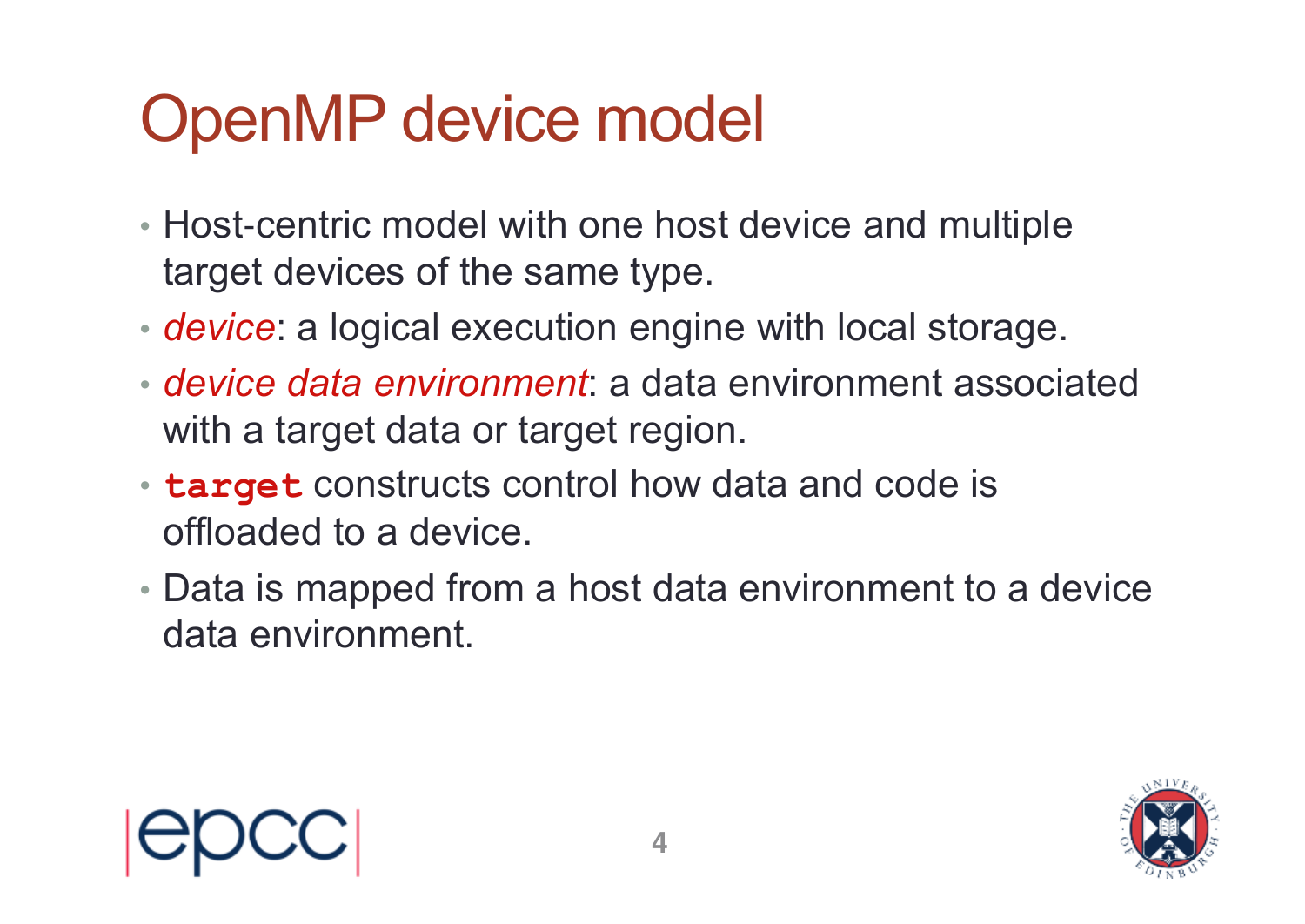# Target region

- The *target region* is the basic offloading construct in OpenMP.
- A target region defines a section of a program.
- The OpenMP program starts executing on the host
- When a target region is encountered, the code it contains is executed on a device
- By default, the code inside the target region executes sequentially
- At the end of the target region, the host thread waits for the target region code to finish, and continues executing the next statements

**#pragma omp target** *structured block*

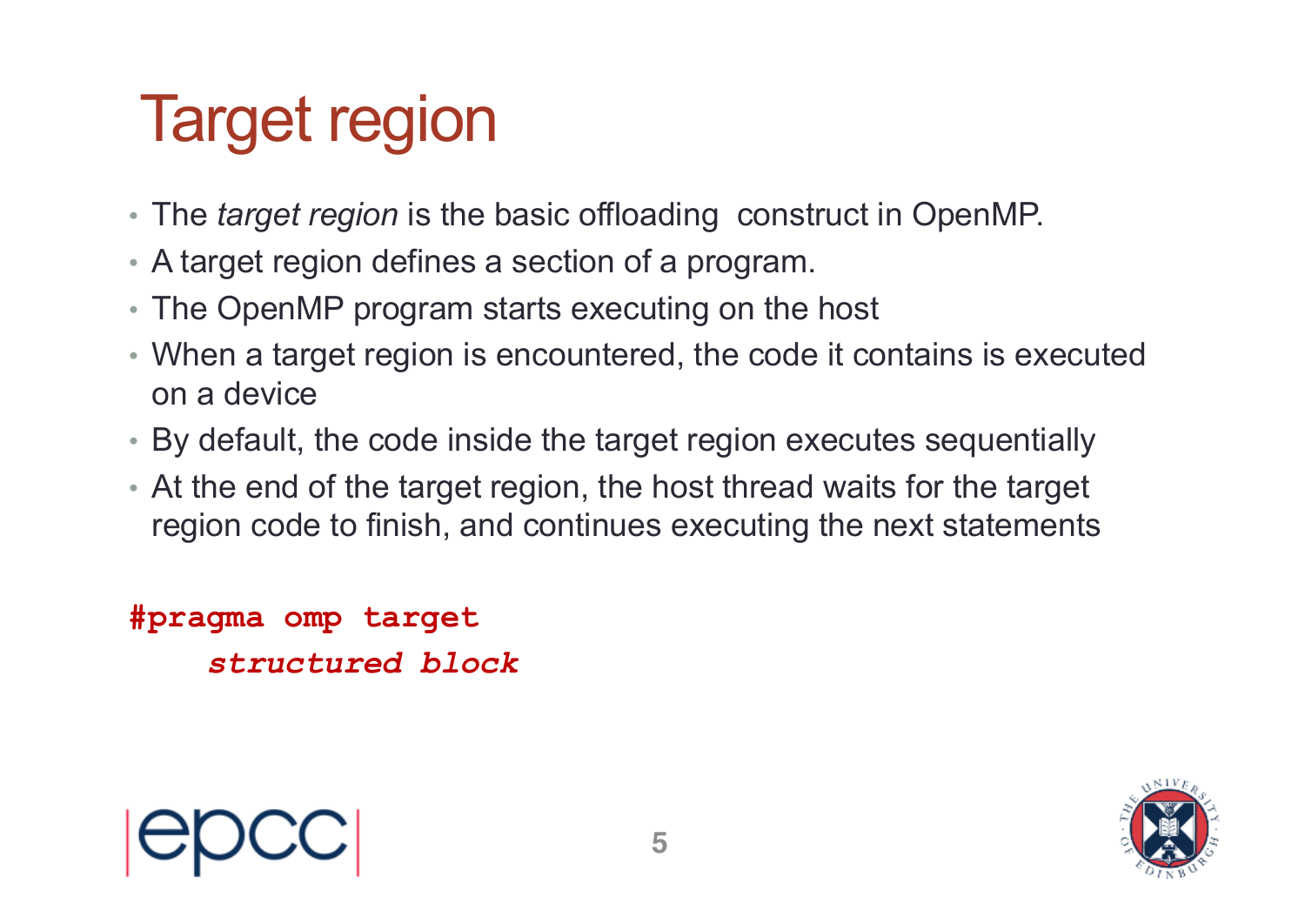# Target region





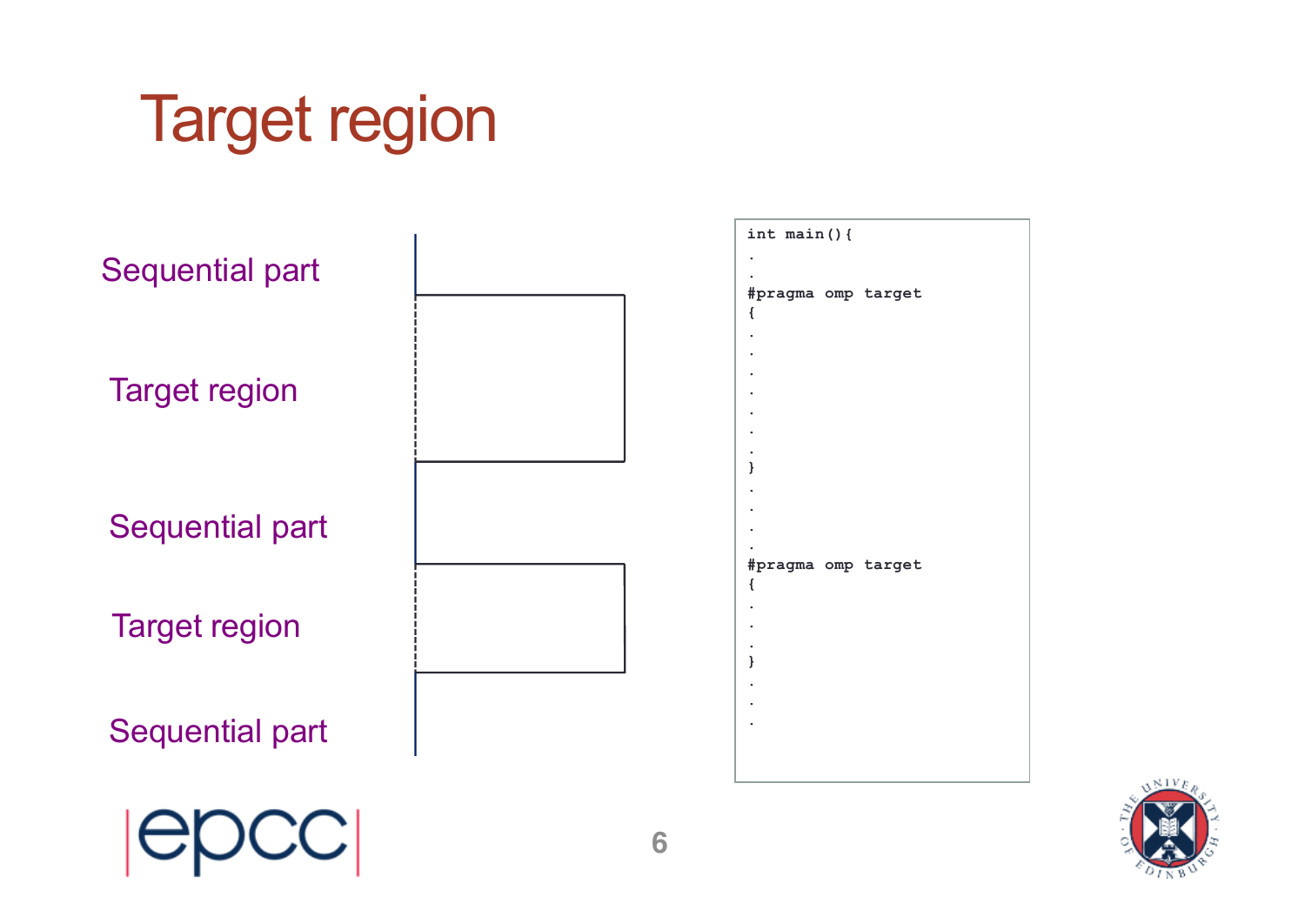#### Host and device data

- Host and device have separate memory spaces
- In order to access data inside the target region, it must be mapped to the device.
- Mapped data must not be accessed by the host until the target region has completed
- Default behaviour (in 4.5):
	- scalars referenced in the target construct are treated as *firstprivate* (new copy on device, initialised with value on host)
	- Static arrays are copied to the device on entry and back to the host on exit

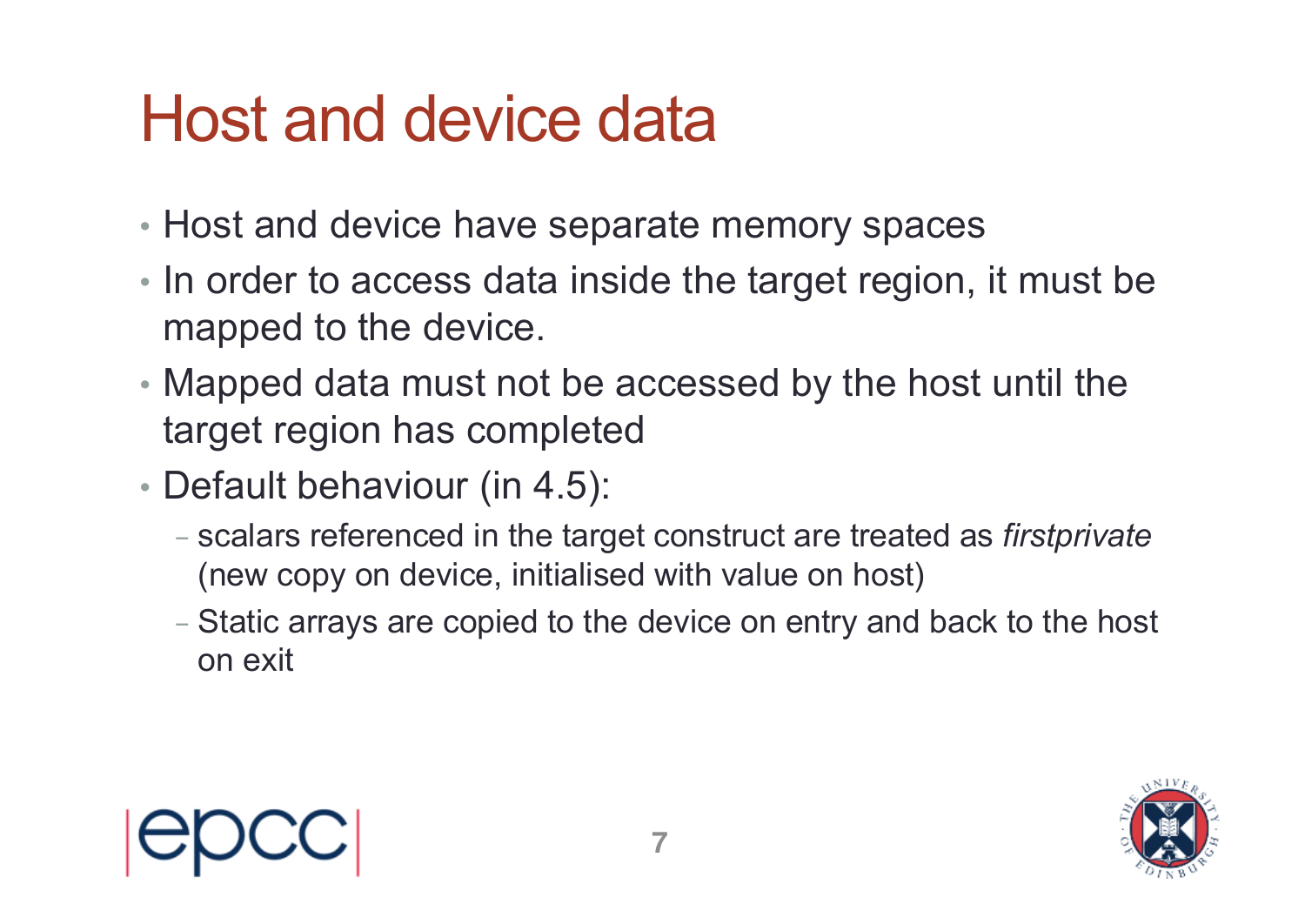# Map clause

• More control is available via the map clause on the target construct

**#pragma omp target map(***map-type***:***list***)**

where list is a list of variables and map-type is one of:

- **to** copy the data to the device on entry
- **from** copy the data to the host on exit
- **tofrom** copy the data to the device on entry and back on exit
- **alloc** allocate an uninitialised copy on the device (don't copy values)

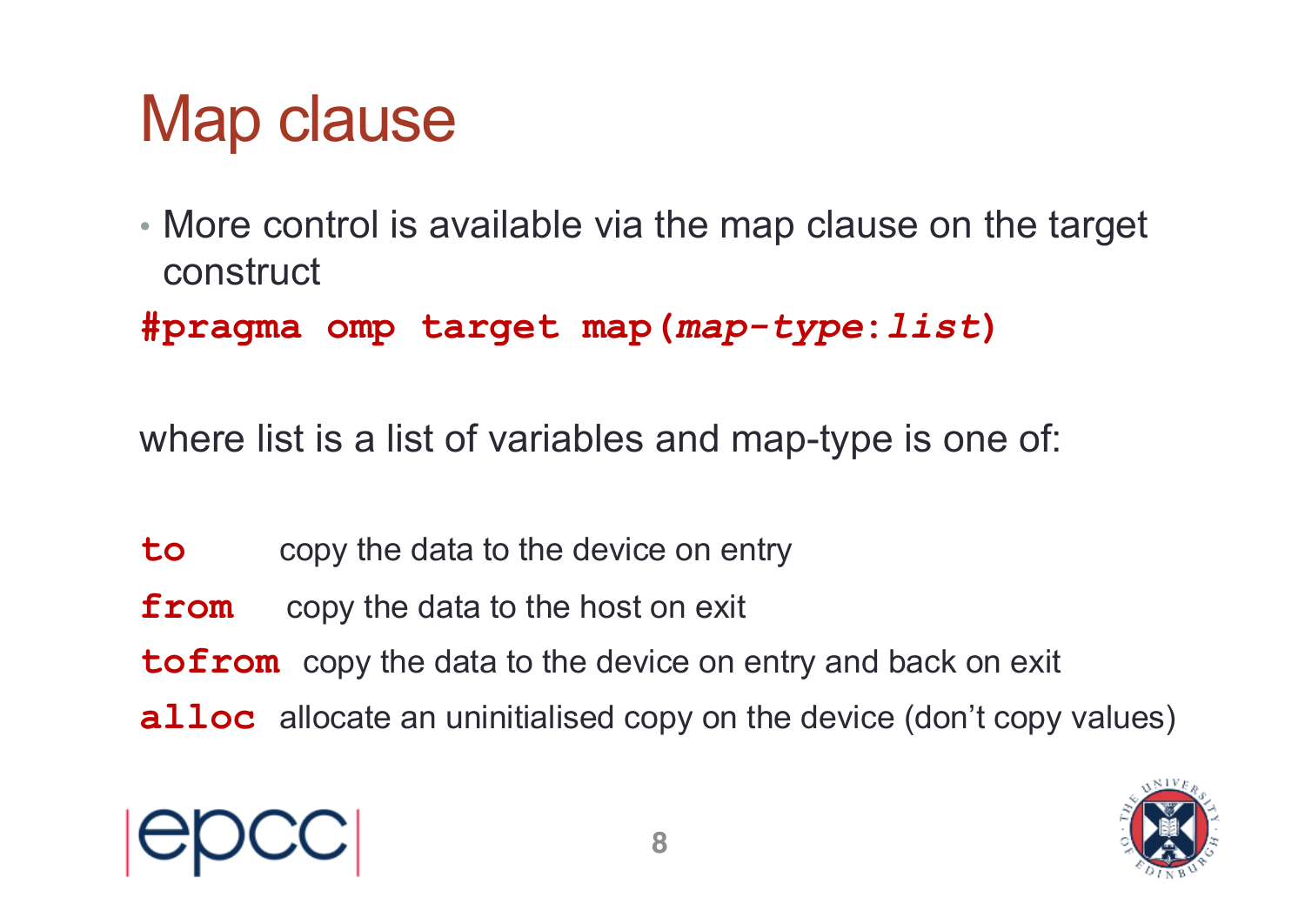#### **Example**

```
#pragma omp target map(to:B,C), map(tofrom:sum)
{
  for (int i=0; i<N; i++){
     sum += B[i] + C[i];
  }
}
```
• Sequential execution of the loop on the device – not very useful!



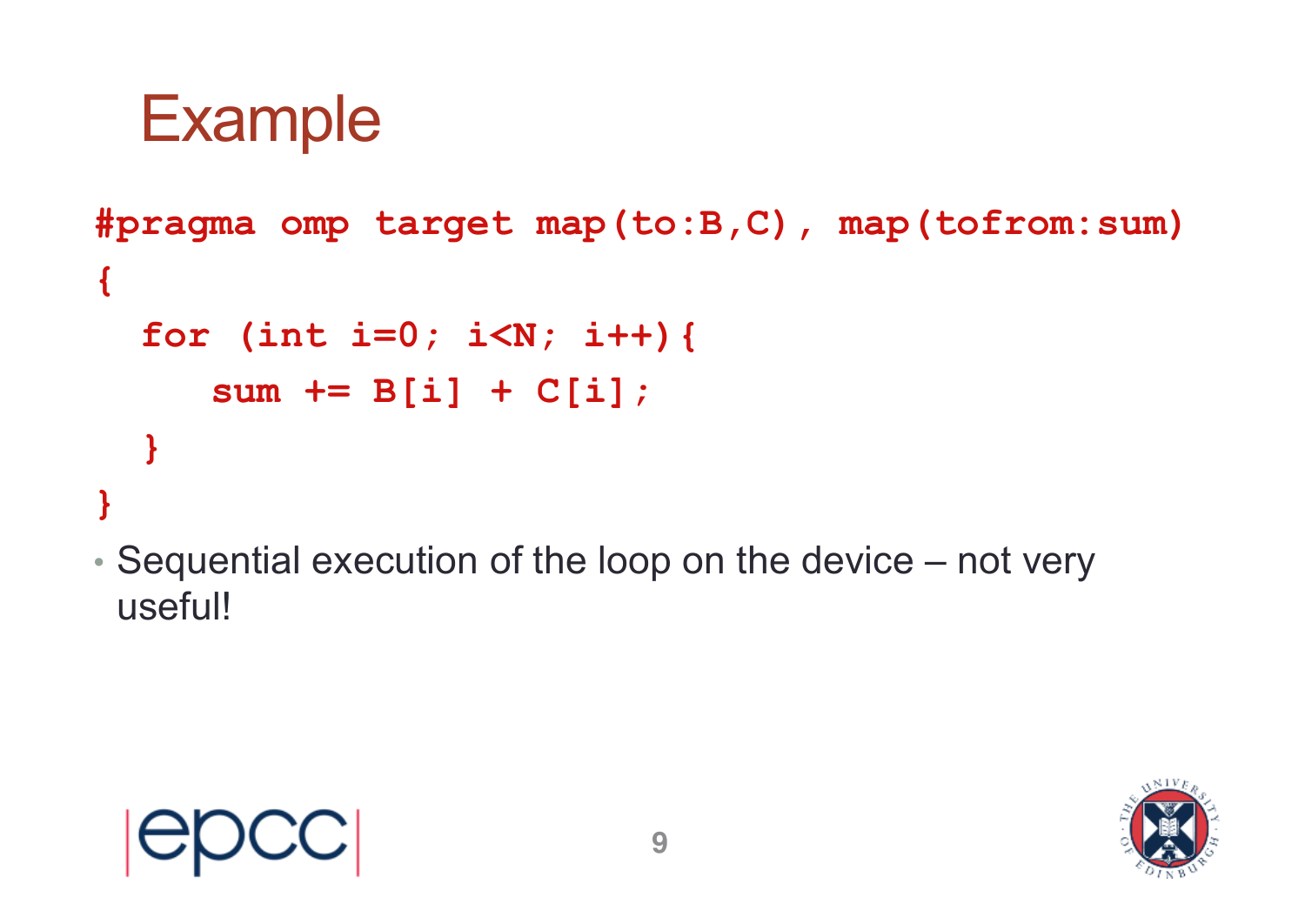# Dynamically allocated data

• Need to specify the number of elements to be copied:

 $int* B = (int*)$  malloc (sizeof(int) \*N); **#pragma omp target map(to:B[0:N])**

Can specify part of an array: **#pragma omp target map(to:B[10:3])**

Note: syntax in C/C++ **[start:length]**is different from Fortran subarrays **[start:end]**!



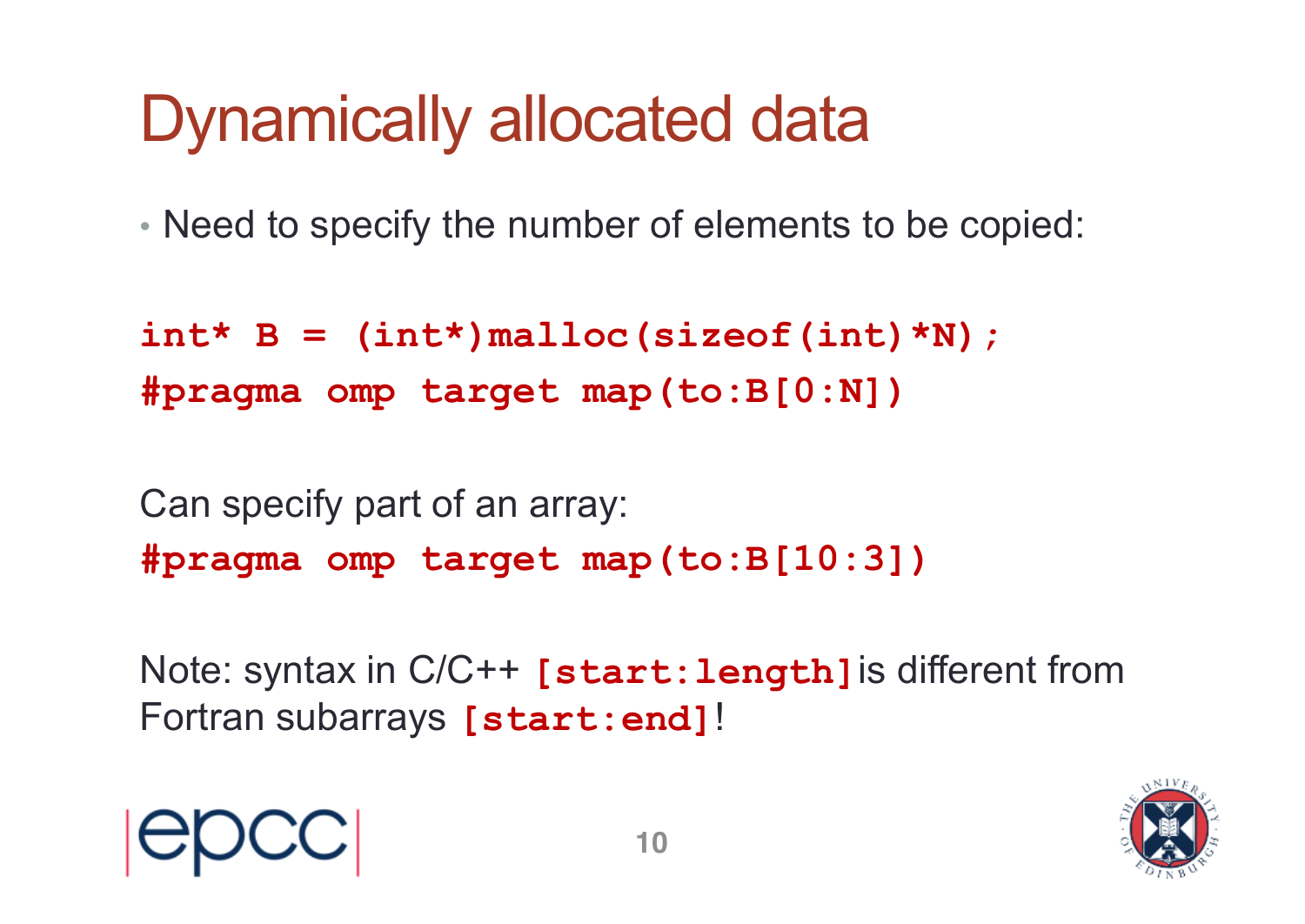# Keeping data on the device

- Moving data between the host and device is expensive on a lot of current hardware
- Would like to avoid mapping data in every target region if it can be kept on the device between target regions
- **target data** constructs just map data and do not offload any code
- **target update** construct copies values between host and device between target constructs

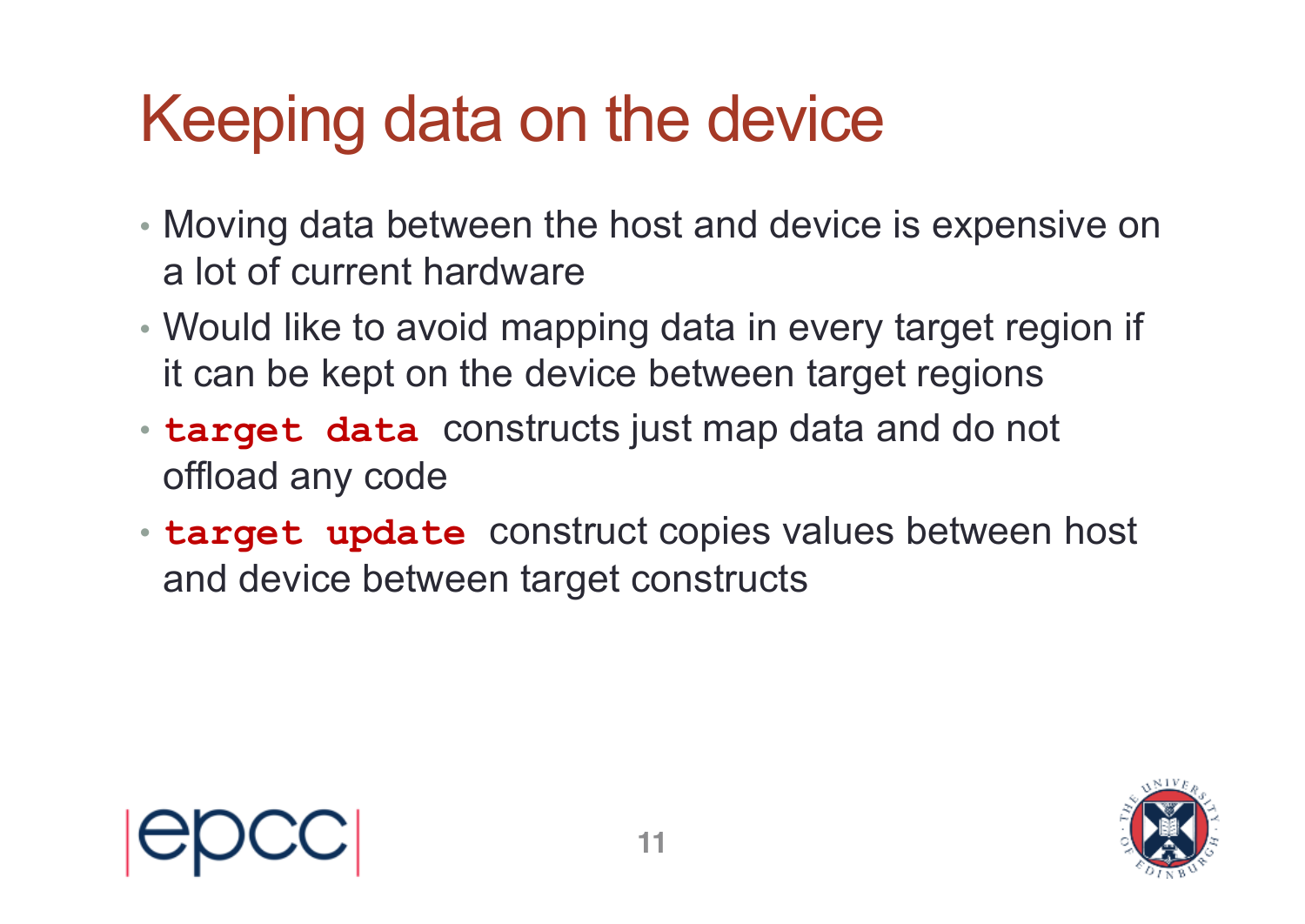#### Target data constructs

**#pragma omp target enter data map(to: A[0:N],B[0:N])**

```
for (r=0; r<reps; r++) {
#pragma omp target 
  {
    // do stuff with A and B
  } 
  // do something on the host 
}
```
**#pragma omp target exit data map(from: B[0:N])**

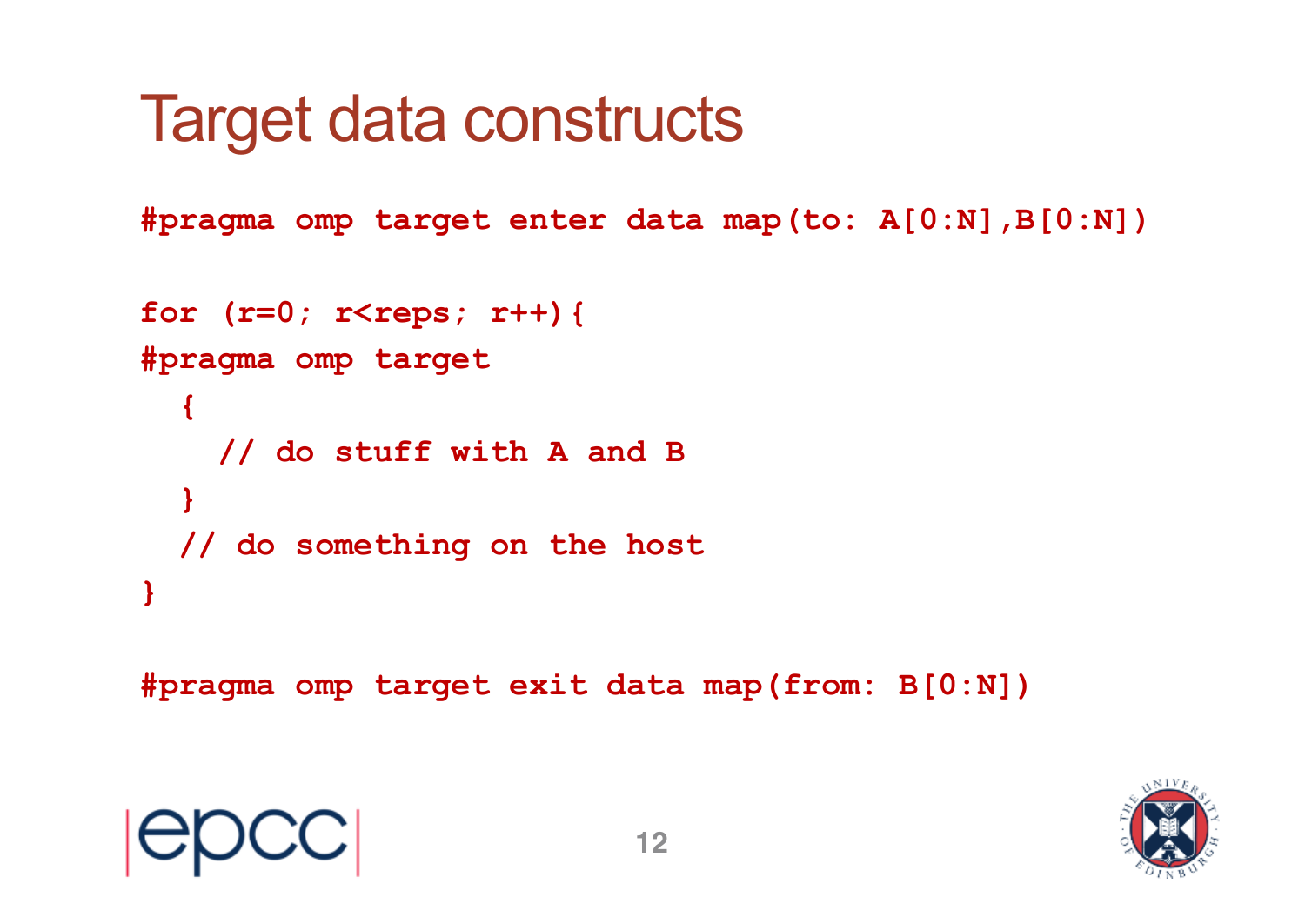### Target update construct

**#pragma omp target enter data map(to: A[0:N],B[0:N])**

```
#pragma omp target 
  {
    // do stuff with A and B
  } 
#pragma omp update from(A[0])
   // modify A[0] on the host 
#pragma omp update to(A[0])
#pragma omp target 
  {
    // do more stuff with A and B
  } 
#pragma omp target exit data map(from: B[0:N])
                           13
```
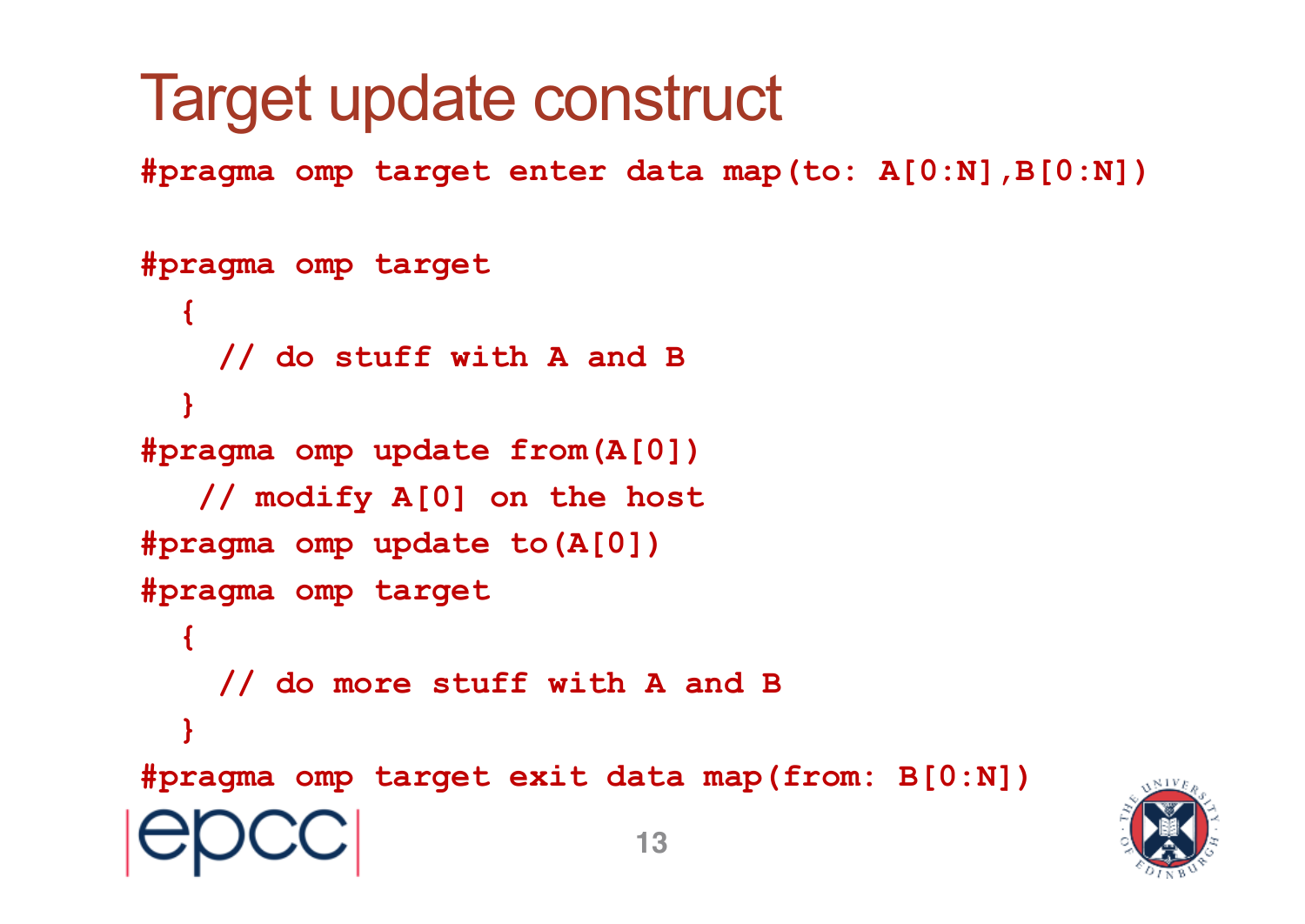#### Parallelism on the device

- In principle we can use all the "normal" OpenMP constructs inside a target region to create and use threads on the device
	- Parallel regions, worksharing, synchronization, tasks, etc.
- However, GPUs are not able to support a full threading model outside of a single stream multiprocessor (SM)
	- no synchronization or memory fences possible between SMs
	- no coherency between L1 caches
	- a parallel region inside a target region will only execute on one SM
	- compare with CUDA can only synchronise threads inside a thread block, not between thread blocks



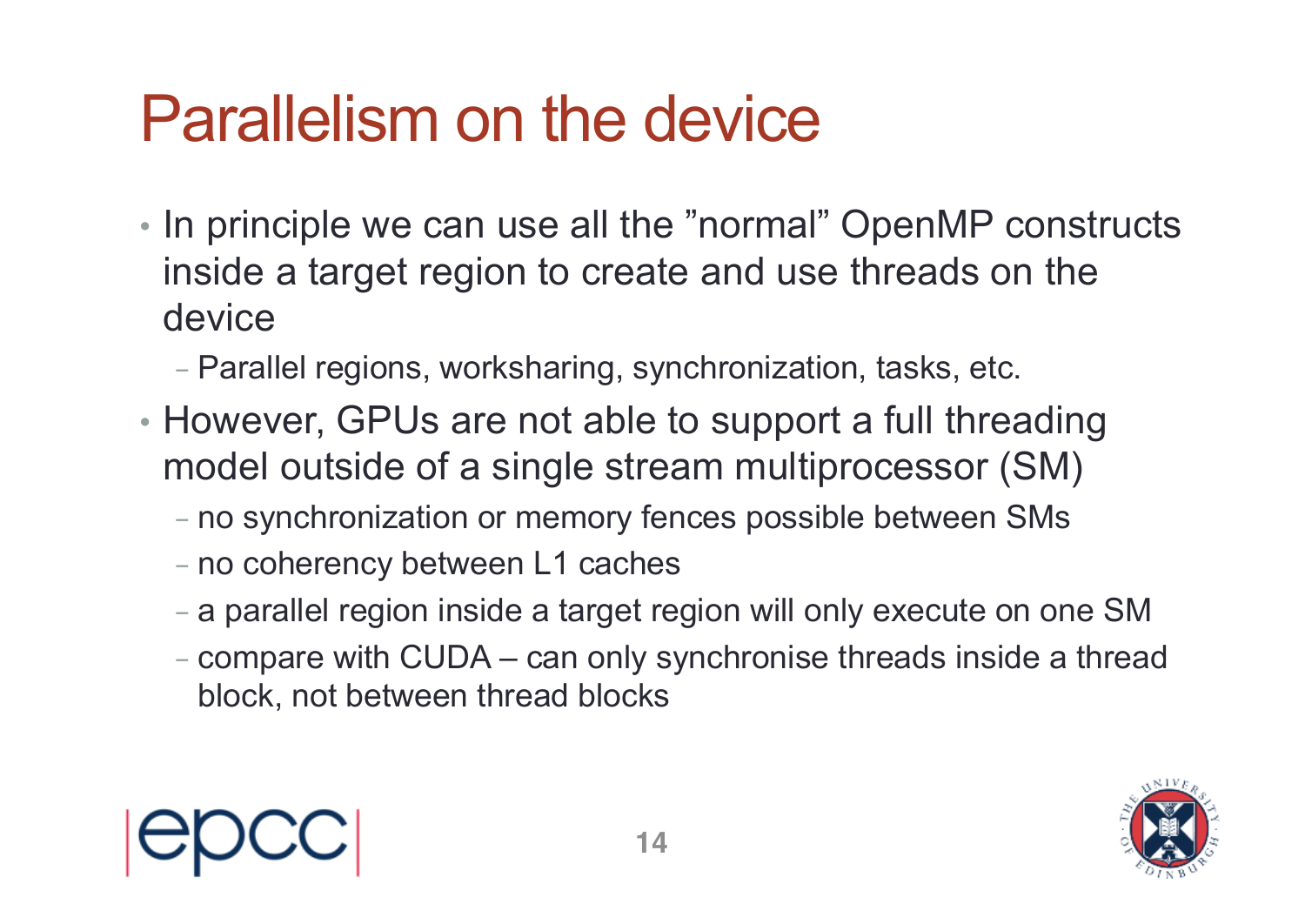#### **Example**

```
#pragma omp target map(to:B,C), map(tofrom:sum)
#pragma omp parallel for reduction(+:sum)
for (int i=0; i<N; i++){
     sum += B[i] + C[i];
}
```
- On some devices, this might work fine
- On a GPU, this will only utilise one SM

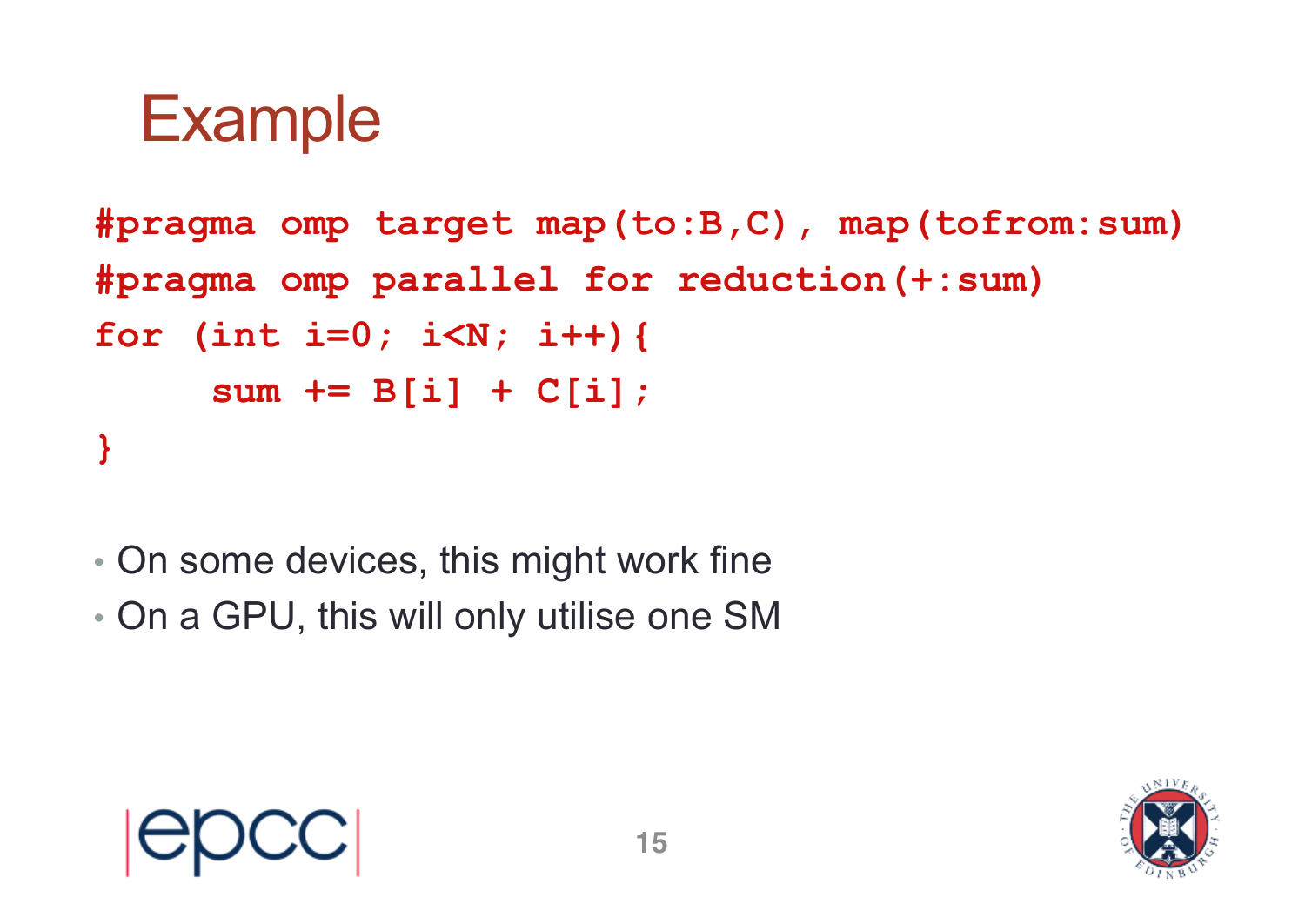#### Teams construct

- Creates multiple master threads inside a target region
- Each master thread can spawn its own team of threads with a parallel region
- Threads in different teams cannot synchronise with each other
	- Barriers, critical regions, locks, atomics only apply to the threads within a team
- Can set the number of teams, query the current team ID and query the number of teams

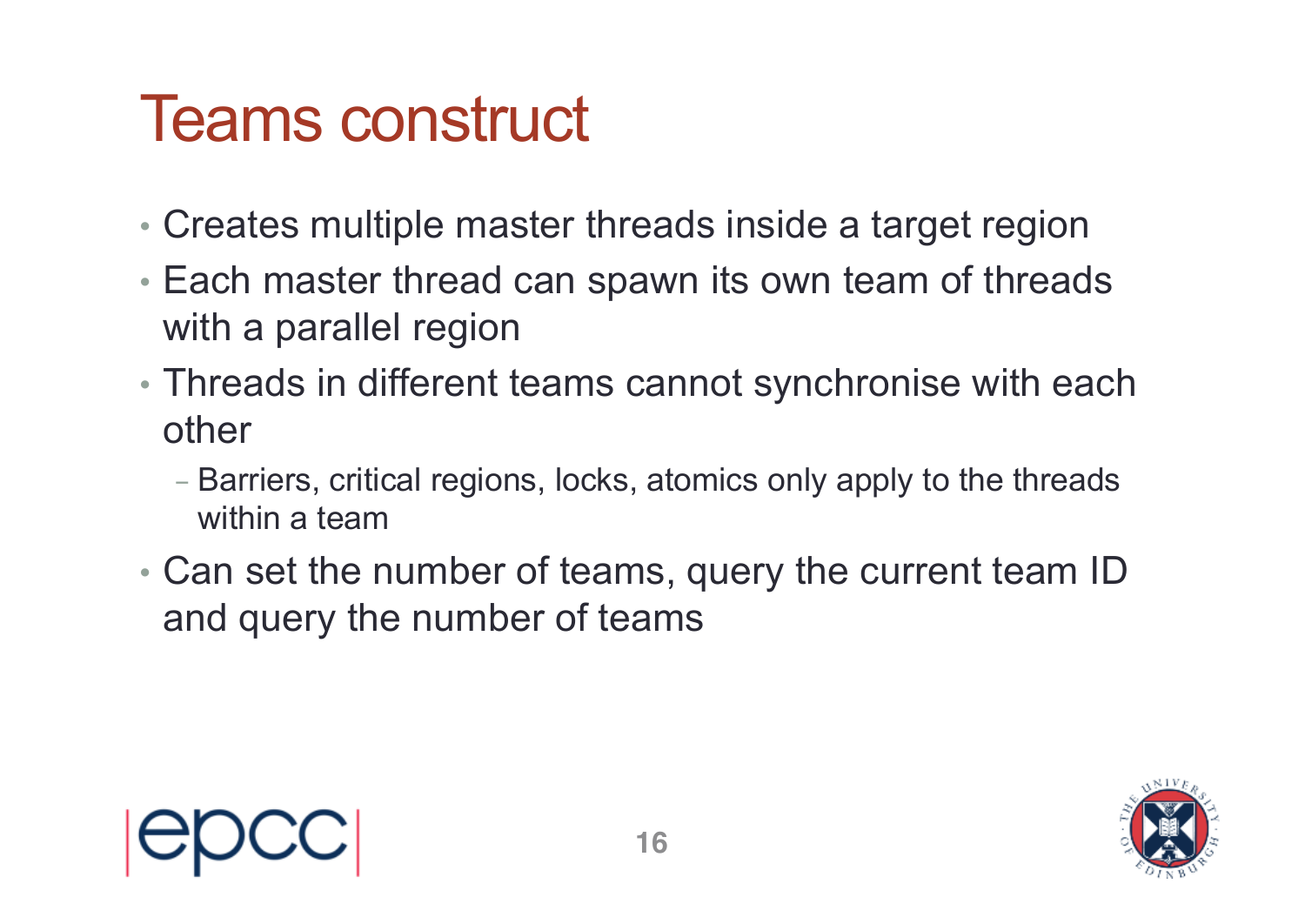### Teams and parallel regions



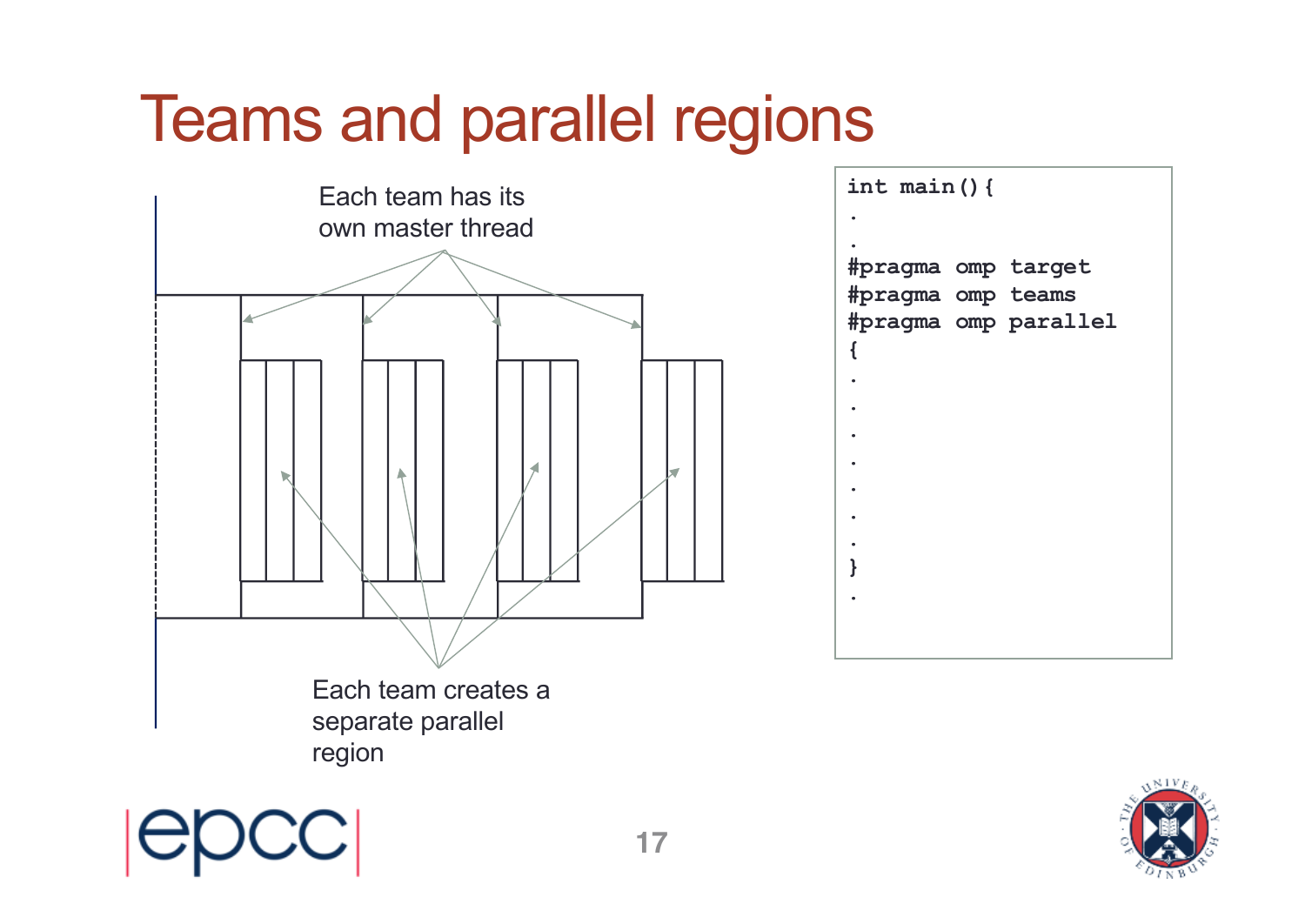# Distribute construct

- As ever, loops are the main source of parallelism in most applications
	- and especially so for GPUs
- If we offload a parallel loop to the device, we would like to distribute the iterations of the loop across the teams as well as across the threads within the teams
- **distribute** construct can be used to do this
- Like the **for** construct but, assigns iterations of the following loop to different teams
- Has a schedule clause **dist schedule**, but the only schedule kind allowed is static, with a (optional) chunksize

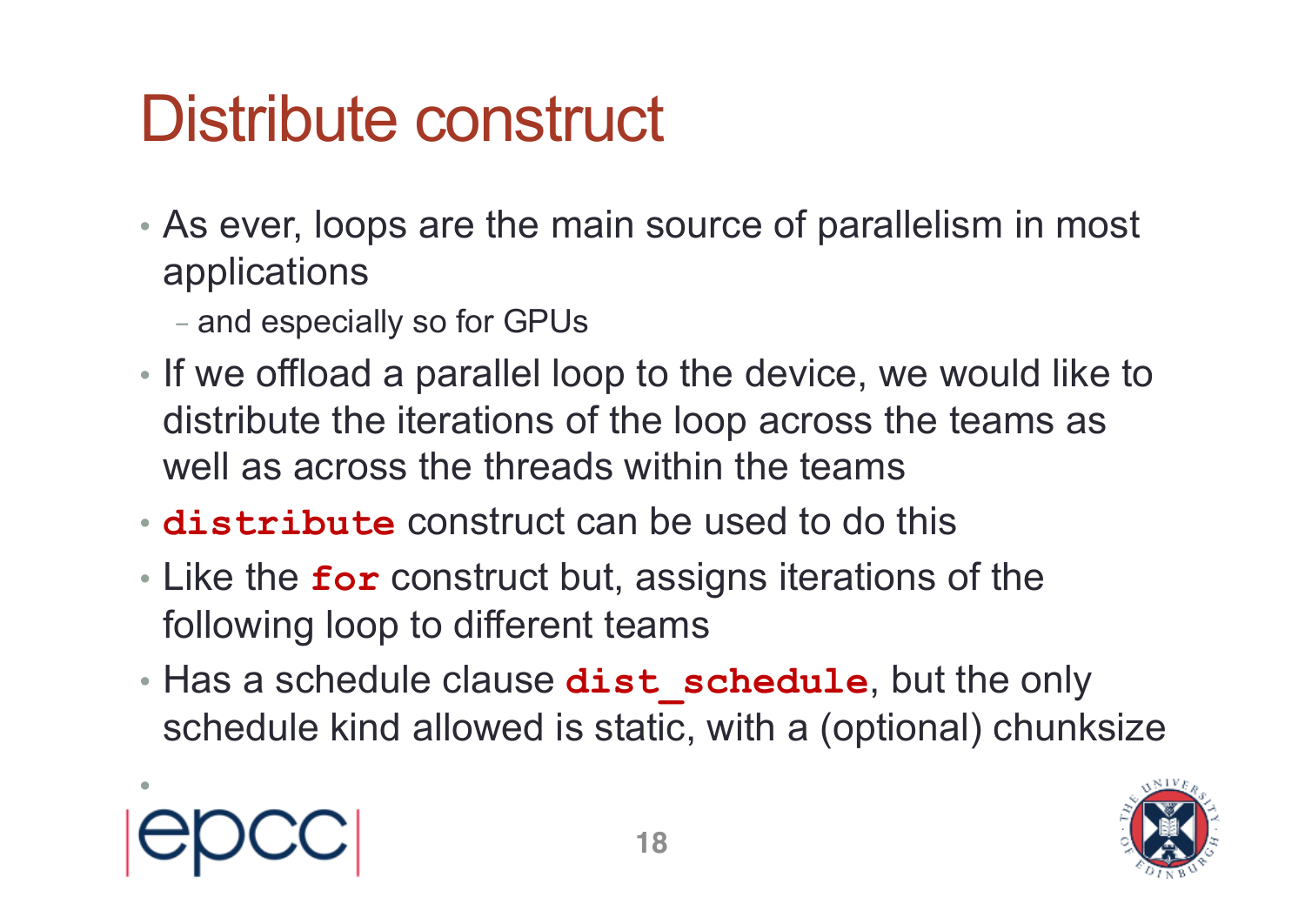#### **Example**

```
#pragma omp target teams distribute parallel for\
map(to:B,C), map(tofrom:sum) reduction(+:sum)
for (int i=0; i<N; i++){
      sum += B[i] + C[i];
}
```
- Distributes iterations across multiprocessors *and* across threads within each multiprocessor.
- Note the (long!) combined construct here

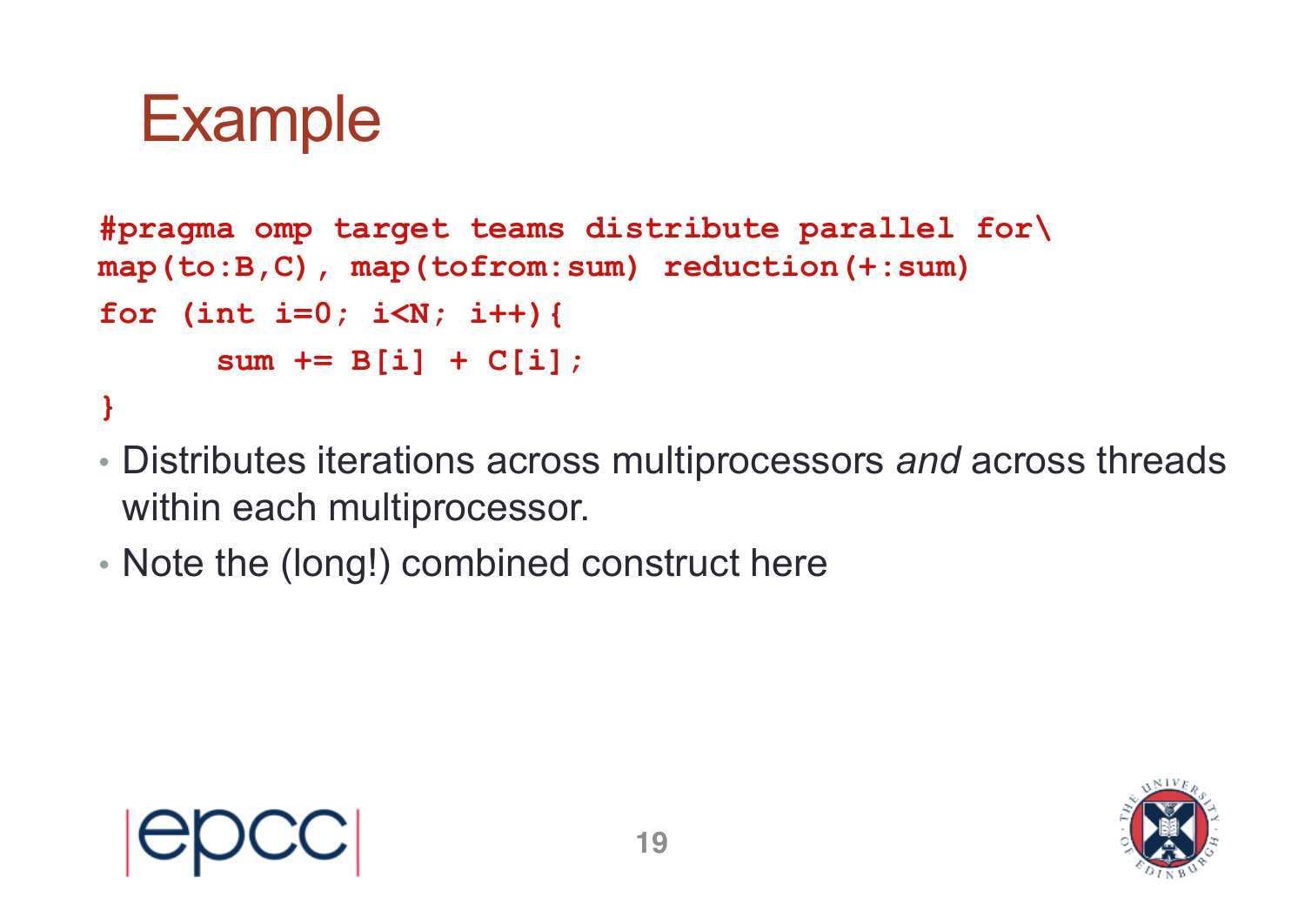# Calling functions inside target regions

• **declare target** compiles a version of function/subroutine that can be called on the device

**20**

```
#pragma omp declare target
int myfunc(int index); 
#pragma omp end declare target
```

```
#pragma omp target teams distribute parallel for\
map(tofrom:sum) reduction(+:sum)
for (int i=0; i<N; i++){
       sum += myfunc(i);
}
```
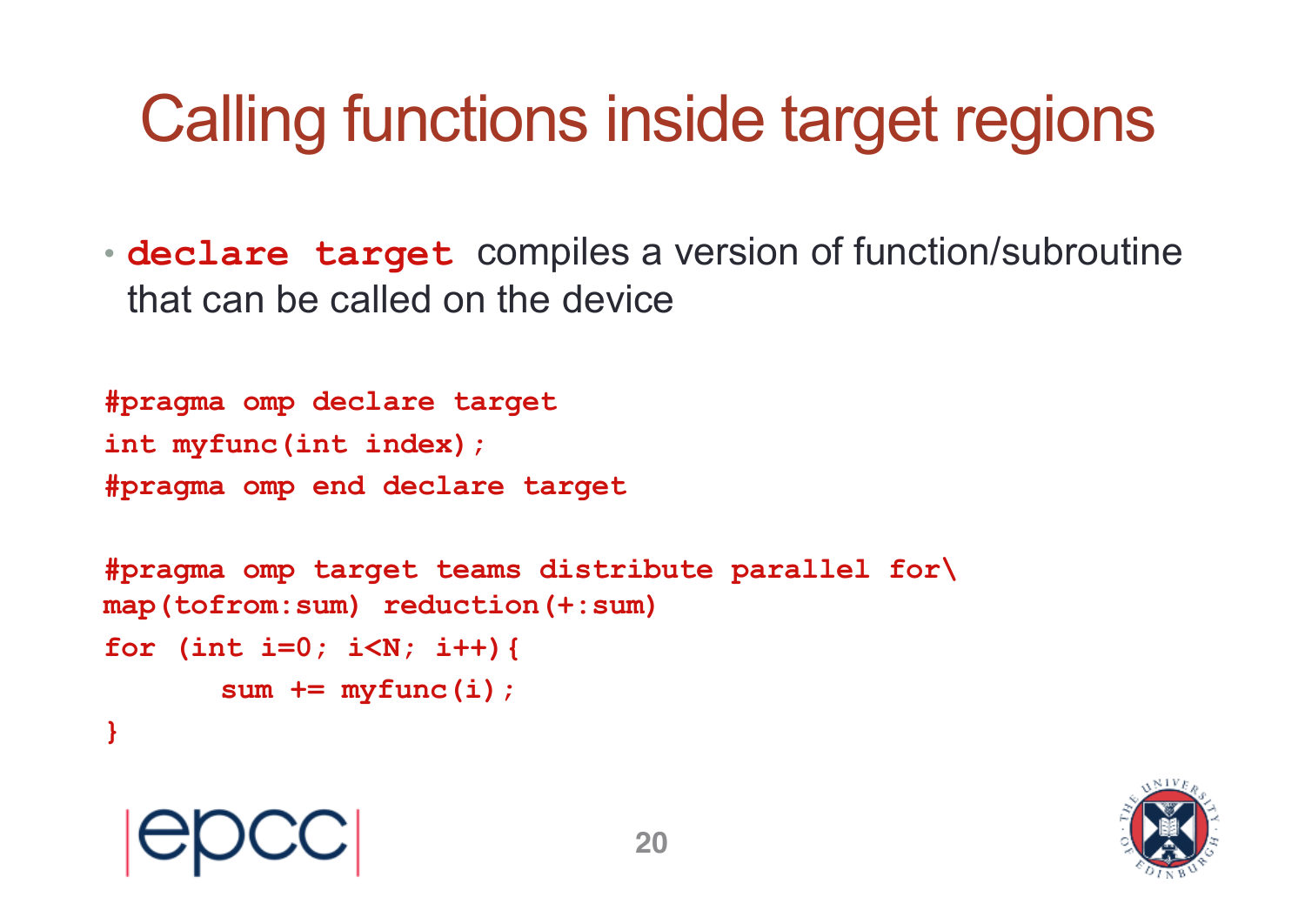# Target directive clauses

- **device** clause allows the programmer to specify which device to offload to (if there is more than one).
	- Takes an integer parameter –device numbering is implementation dependent
- By default, the host thread blocks until target region is completed. Can change this behaviour with a **nowait** clause.
	- Target region is actually a task, so task synchronisation constructs (e.g. taskwait) can be used to wait for completion.
	- Need to make sure the host does not access mapped data until the target region completes



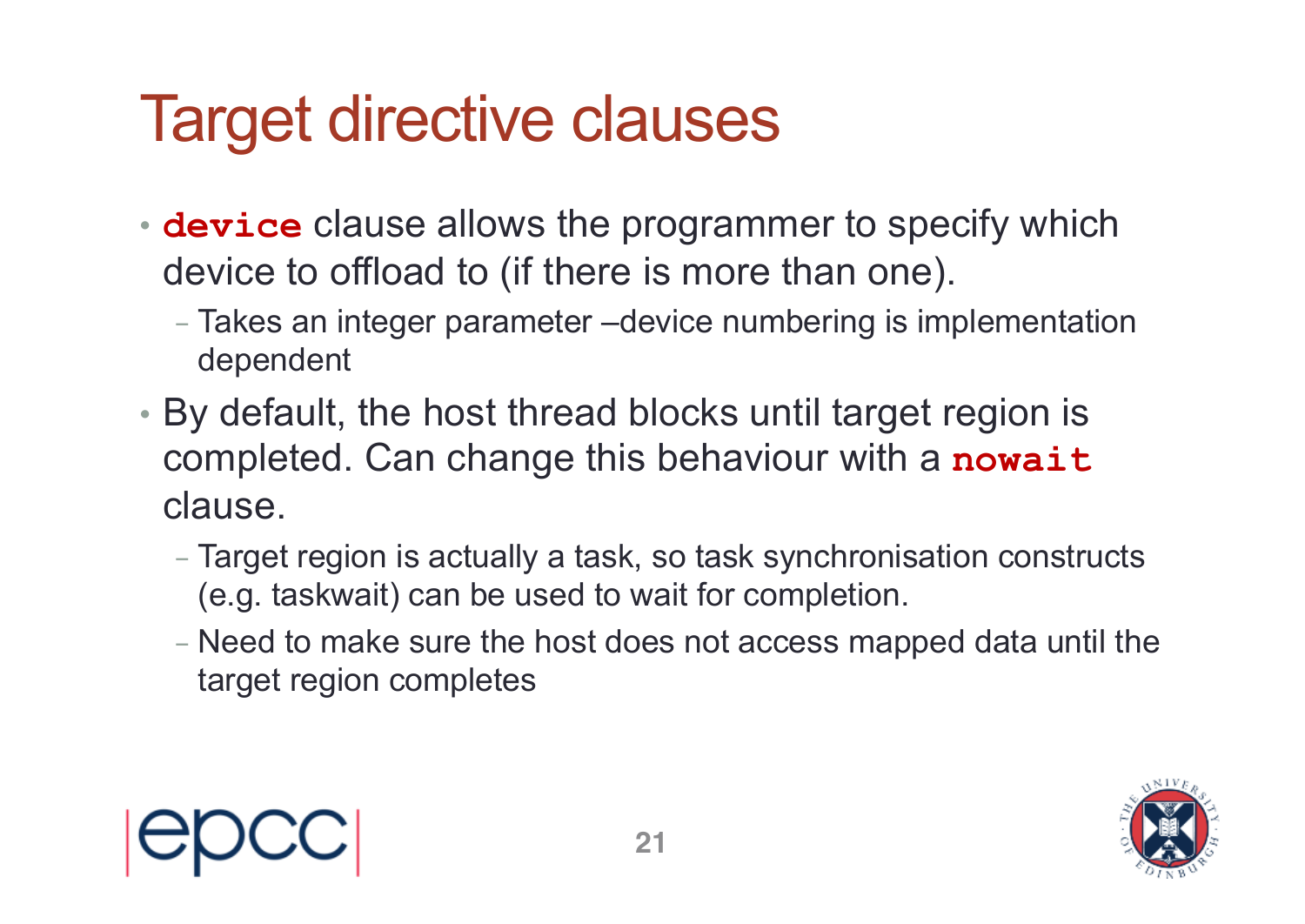# Performance issues

- Transferring data between host and device is expensive
- Need to minimize this as much as possible
	- Don't transfer anything that's not required
	- Keep data on the device as far as possible (using **target data**  regions)
- GPUs need lots of threads to work efficiently
- Need to expose a lot of parallelism much more than for the CPU
	- For nested loops can use the **collapse** clause to parallelise two or more loops in the nest



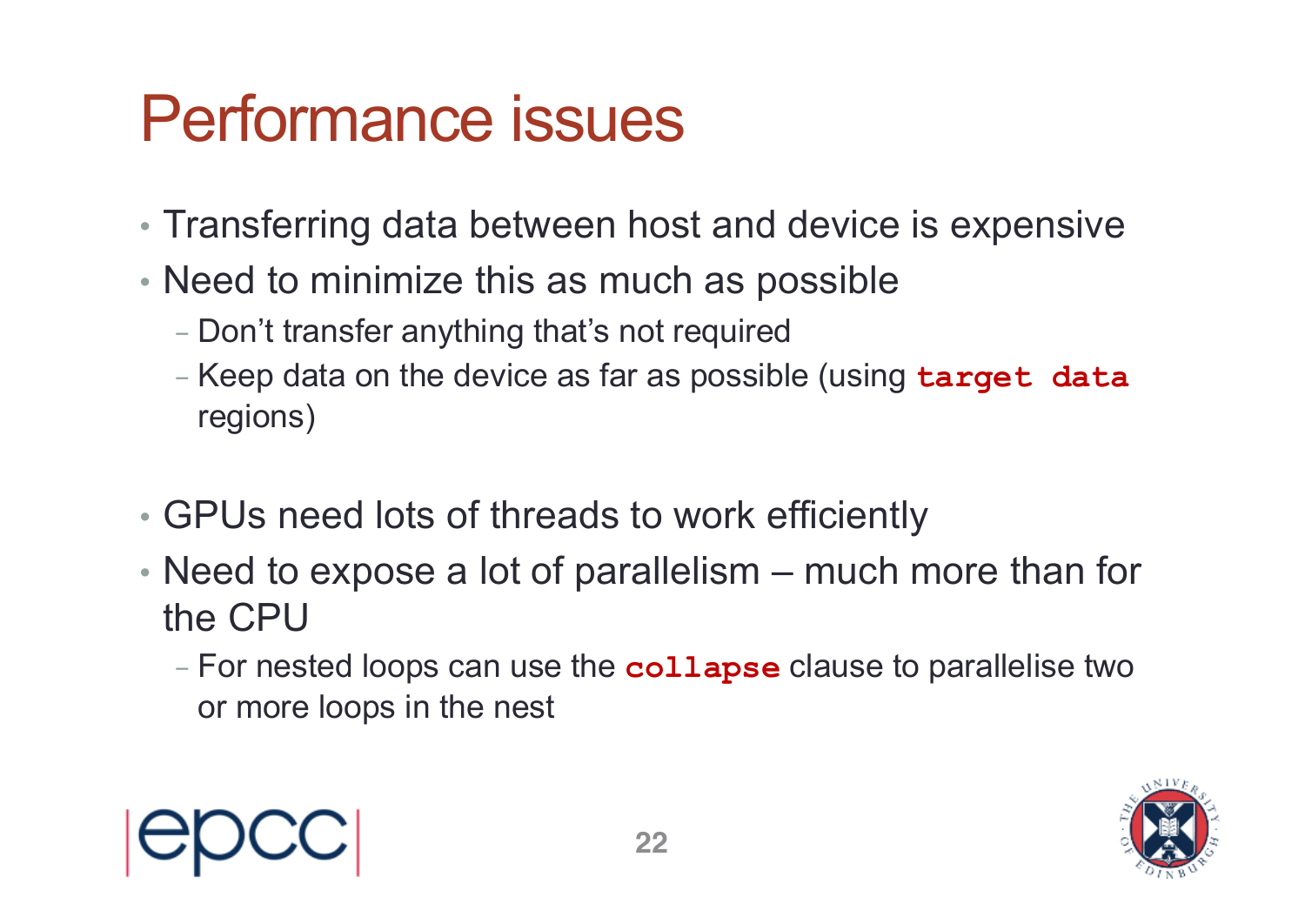# Memory layout

- For CPUs having different threads accessing neighbouring words in memory can be bad
	- risk of false sharing
	- OK if its just reads
- For GPUs having different threads accessing neighbouring words in memory can be good
	- allows coalesced loads/stores
- If data structures are being used on both CPU and GPU, it may be best to explicitly change the layout (e.g. transpose multidimensional arrays) before mapping to the GPU.
	- Might also be possible to interchange loops, and/or use a **static,1** schedule